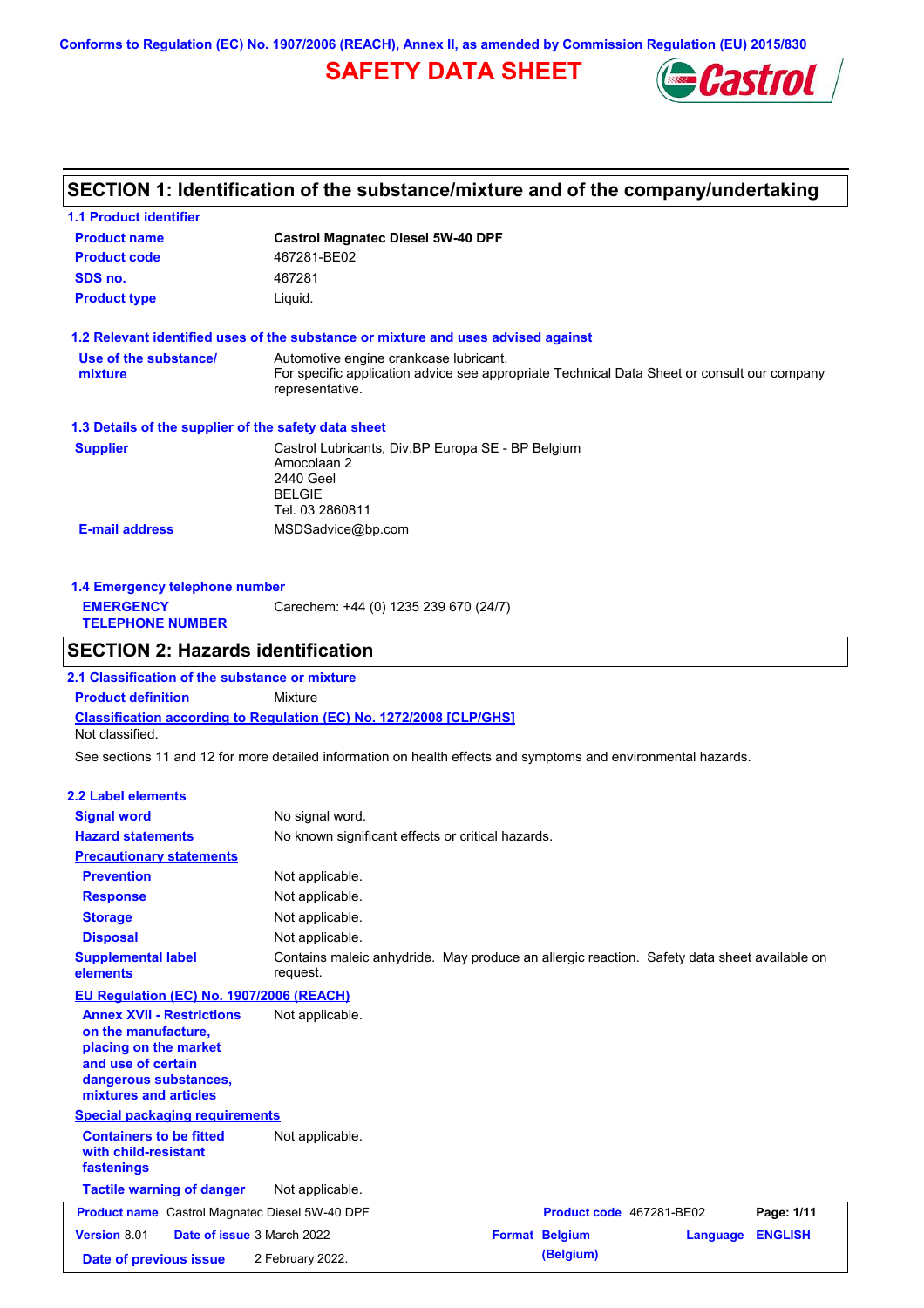## **SECTION 2: Hazards identification**

| 2.3 Other hazards                                                                                                        |                                                                                                                                                                                                                          |
|--------------------------------------------------------------------------------------------------------------------------|--------------------------------------------------------------------------------------------------------------------------------------------------------------------------------------------------------------------------|
| <b>Results of PBT and vPvB</b><br>assessment                                                                             | Product does not meet the criteria for PBT or vPvB according to Regulation (EC) No. 1907/2006,<br>Annex XIII.                                                                                                            |
| <b>Product meets the criteria</b><br>for PBT or vPvB according<br>to Regulation (EC) No.<br><b>1907/2006, Annex XIII</b> | This mixture does not contain any substances that are assessed to be a PBT or a vPvB.                                                                                                                                    |
| Other hazards which do<br>not result in classification                                                                   | Defatting to the skin.<br>USED ENGINE OILS<br>Used engine oil may contain hazardous components which have the potential to cause skin<br>cancer.<br>See Toxicological Information, section 11 of this Safety Data Sheet. |

## **SECTION 3: Composition/information on ingredients**

Mixture

#### **3.2 Mixtures**

**Product definition**

Highly refined base oil (IP 346 DMSO extract < 3%). Proprietary performance additives.

| <b>Product/ingredient</b><br>name                              | <b>Identifiers</b>                                                                   | $\frac{9}{6}$ | <b>Regulation (EC) No.</b><br>1272/2008 [CLP]                                                                                                                          | Type    |
|----------------------------------------------------------------|--------------------------------------------------------------------------------------|---------------|------------------------------------------------------------------------------------------------------------------------------------------------------------------------|---------|
| Distillates (petroleum), hydrotreated<br>heavy paraffinic      | REACH #: 01-2119484627-25<br>EC: 265-157-1<br>CAS: 64742-54-7<br>Index: 649-467-00-8 | $≥50 - ≤75$   | Not classified.                                                                                                                                                        | $[2]$   |
| Distillates (petroleum), hydrotreated<br>heavy paraffinic      | REACH #: 01-2119484627-25<br>EC: 265-157-1<br>CAS: 64742-54-7<br>Index: 649-467-00-8 | $≥25 - ≤50$   | Asp. Tox. 1, H304                                                                                                                                                      | [1] [2] |
| Benzene, ethenyl-, polymer with<br>1,3-butadiene, hydrogenated | CAS: 66070-58-4                                                                      | $\leq$ 3      | Aquatic Chronic 4, H413                                                                                                                                                | $[1]$   |
| maleic anhydride                                               | REACH #: 01-2119472428-31<br>EC: 203-571-6<br>CAS: 108-31-6<br>Index: 607-096-00-9   | < 0.001       | Acute Tox. 4, H302<br>Skin Corr. 1B, H314<br>Eye Dam. 1, H318<br>Resp. Sens. 1, H334<br>Skin Sens. 1A, H317<br>STOT RE 1, H372<br>(respiratory system)<br>(inhalation) | [1] [2] |

EUH071

**See Section 16 for the full text of the H statements declared above.**

### **Type**

[1] Substance classified with a health or environmental hazard

[2] Substance with a workplace exposure limit

[3] Substance meets the criteria for PBT according to Regulation (EC) No. 1907/2006, Annex XIII

[4] Substance meets the criteria for vPvB according to Regulation (EC) No. 1907/2006, Annex XIII

[5] Substance of equivalent concern

[6] Additional disclosure due to company policy

Occupational exposure limits, if available, are listed in Section 8.

## **4.1 Description of first aid measures SECTION 4: First aid measures**

| <b>Eye contact</b>  | In case of contact, immediately flush eyes with plenty of water for at least 15 minutes. Eyelids<br>should be held away from the eyeball to ensure thorough rinsing. Check for and remove any<br>contact lenses. Get medical attention.             |
|---------------------|-----------------------------------------------------------------------------------------------------------------------------------------------------------------------------------------------------------------------------------------------------|
| <b>Skin contact</b> | Wash skin thoroughly with soap and water or use recognised skin cleanser. Remove<br>contaminated clothing and shoes. Wash clothing before reuse. Clean shoes thoroughly before<br>reuse. Get medical attention if irritation develops.              |
| <b>Inhalation</b>   | If inhaled, remove to fresh air. In case of inhalation of decomposition products in a fire,<br>symptoms may be delayed. The exposed person may need to be kept under medical<br>surveillance for 48 hours. Get medical attention if symptoms occur. |

| <b>Product name</b> Castrol Magnatec Diesel 5W-40 DPF |  |                                   | Product code 467281-BE02 | Page: 2/11       |  |
|-------------------------------------------------------|--|-----------------------------------|--------------------------|------------------|--|
| <b>Version 8.01</b>                                   |  | <b>Date of issue 3 March 2022</b> | <b>Format Belgium</b>    | Language ENGLISH |  |
| Date of previous issue                                |  | 2 February 2022.                  | (Belgium)                |                  |  |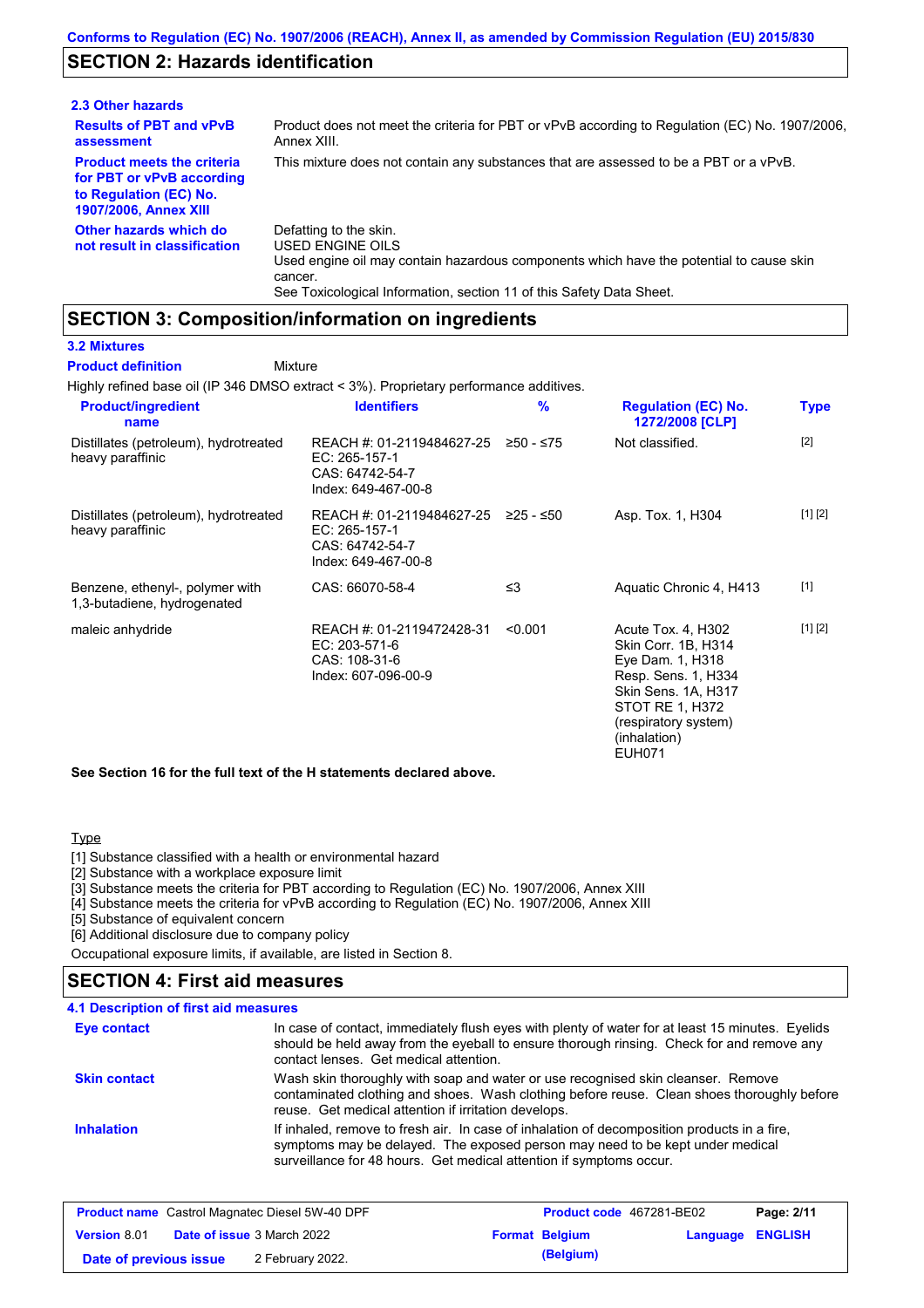| Conforms to Regulation (EC) No. 1907/2006 (REACH), Annex II, as amended by Commission Regulation (EU) 2015/830 |  |  |  |  |
|----------------------------------------------------------------------------------------------------------------|--|--|--|--|
|                                                                                                                |  |  |  |  |

## **SECTION 4: First aid measures**

| Ingestion                             | Do not induce vomiting unless directed to do so by medical personnel. Get medical attention if<br>symptoms occur.   |
|---------------------------------------|---------------------------------------------------------------------------------------------------------------------|
| <b>Protection of first-aiders</b>     | No action shall be taken involving any personal risk or without suitable training.                                  |
|                                       | 4.2 Most important symptoms and effects, both acute and delayed                                                     |
|                                       | See Section 11 for more detailed information on health effects and symptoms.                                        |
| <b>Potential acute health effects</b> |                                                                                                                     |
| <b>Inhalation</b>                     | Exposure to decomposition products may cause a health hazard. Serious effects may be<br>delayed following exposure. |
| <b>Ingestion</b>                      | No known significant effects or critical hazards.                                                                   |
| <b>Skin contact</b>                   | Defatting to the skin. May cause skin dryness and irritation.                                                       |
| Eye contact                           | No known significant effects or critical hazards.                                                                   |
|                                       | Delayed and immediate effects as well as chronic effects from short and long-term exposure                          |
| <b>Inhalation</b>                     | Overexposure to the inhalation of airborne droplets or aerosols may cause irritation of the<br>respiratory tract.   |
| Ingestion                             | Ingestion of large quantities may cause nausea and diarrhoea.                                                       |
| <b>Skin contact</b>                   | Prolonged or repeated contact can defat the skin and lead to irritation and/or dermatitis.                          |
| Eye contact                           | Potential risk of transient stinging or redness if accidental eye contact occurs.                                   |

## **4.3 Indication of any immediate medical attention and special treatment needed**

| <b>Notes to physician</b> | Treatment should in general be symptomatic and directed to relieving any effects.   |
|---------------------------|-------------------------------------------------------------------------------------|
|                           | In case of inhalation of decomposition products in a fire, symptoms may be delayed. |
|                           | The exposed person may need to be kept under medical surveillance for 48 hours.     |

# **SECTION 5: Firefighting measures**

| 5.1 Extinguishing media                                                                                                                                                                                                                                                                                                                                                                                                       |                                                                                                                |  |  |
|-------------------------------------------------------------------------------------------------------------------------------------------------------------------------------------------------------------------------------------------------------------------------------------------------------------------------------------------------------------------------------------------------------------------------------|----------------------------------------------------------------------------------------------------------------|--|--|
| <b>Suitable extinguishing</b><br>media                                                                                                                                                                                                                                                                                                                                                                                        | In case of fire, use foam, dry chemical or carbon dioxide extinguisher or spray.                               |  |  |
| <b>Unsuitable extinguishing</b><br>media                                                                                                                                                                                                                                                                                                                                                                                      | Do not use water jet. The use of a water jet may cause the fire to spread by splashing the<br>burning product. |  |  |
| 5.2 Special hazards arising from the substance or mixture                                                                                                                                                                                                                                                                                                                                                                     |                                                                                                                |  |  |
| <b>Hazards from the</b><br>In a fire or if heated, a pressure increase will occur and the container may burst.<br>substance or mixture                                                                                                                                                                                                                                                                                        |                                                                                                                |  |  |
| Combustion products may include the following:<br><b>Hazardous combustion</b><br>carbon oxides $(CO, CO2)$ (carbon monoxide, carbon dioxide)<br>products<br>nitrogen oxides (NO, NO <sub>2</sub> etc.)                                                                                                                                                                                                                        |                                                                                                                |  |  |
| <b>5.3 Advice for firefighters</b>                                                                                                                                                                                                                                                                                                                                                                                            |                                                                                                                |  |  |
| No action shall be taken involving any personal risk or without suitable training. Promptly<br><b>Special precautions for</b><br>isolate the scene by removing all persons from the vicinity of the incident if there is a fire.<br>fire-fighters                                                                                                                                                                             |                                                                                                                |  |  |
| Fire-fighters should wear appropriate protective equipment and self-contained breathing<br><b>Special protective</b><br>apparatus (SCBA) with a full face-piece operated in positive pressure mode. Clothing for fire-<br>equipment for fire-fighters<br>fighters (including helmets, protective boots and gloves) conforming to European standard EN<br>469 will provide a basic level of protection for chemical incidents. |                                                                                                                |  |  |

# **SECTION 6: Accidental release measures**

|                                         | 6.1 Personal precautions, protective equipment and emergency procedures                                                                                                                                                                                                                                                             |
|-----------------------------------------|-------------------------------------------------------------------------------------------------------------------------------------------------------------------------------------------------------------------------------------------------------------------------------------------------------------------------------------|
| For non-emergency<br>personnel          | No action shall be taken involving any personal risk or without suitable training. Evacuate<br>surrounding areas. Keep unnecessary and unprotected personnel from entering. Do not touch<br>or walk through spilt material. Floors may be slippery; use care to avoid falling. Put on<br>appropriate personal protective equipment. |
| For emergency responders                | If specialised clothing is required to deal with the spillage, take note of any information in<br>Section 8 on suitable and unsuitable materials. See also the information in "For non-<br>emergency personnel".                                                                                                                    |
| <b>6.2 Environmental</b><br>precautions | Avoid dispersal of spilt material and runoff and contact with soil, waterways, drains and sewers.<br>Inform the relevant authorities if the product has caused environmental pollution (sewers,<br>waterways, soil or air).                                                                                                         |

| <b>Product name</b> Castrol Magnatec Diesel 5W-40 DPF |  | Product code 467281-BE02          |                       | Page: 3/11              |  |
|-------------------------------------------------------|--|-----------------------------------|-----------------------|-------------------------|--|
| <b>Version 8.01</b>                                   |  | <b>Date of issue 3 March 2022</b> | <b>Format Belgium</b> | <b>Language ENGLISH</b> |  |
| Date of previous issue                                |  | 2 February 2022.                  | (Belgium)             |                         |  |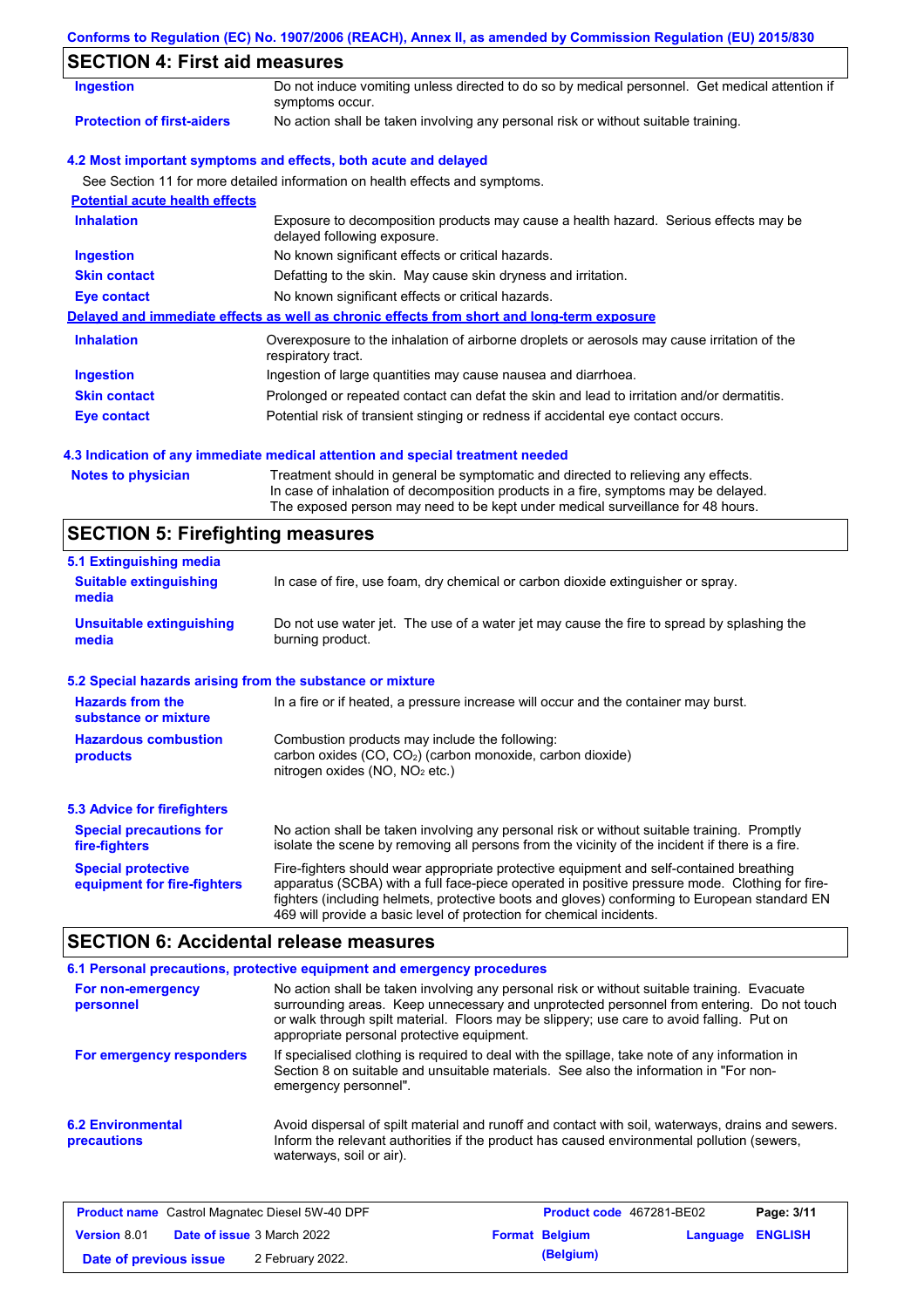# **SECTION 6: Accidental release measures**

| 6.3 Methods and material for containment and cleaning up |                                                                                                                                                                                                                                                                                                                                                                                                |
|----------------------------------------------------------|------------------------------------------------------------------------------------------------------------------------------------------------------------------------------------------------------------------------------------------------------------------------------------------------------------------------------------------------------------------------------------------------|
| <b>Small spill</b>                                       | Stop leak if without risk. Move containers from spill area. Absorb with an inert material and<br>place in an appropriate waste disposal container. Dispose of via a licensed waste disposal<br>contractor.                                                                                                                                                                                     |
| Large spill                                              | Stop leak if without risk. Move containers from spill area. Prevent entry into sewers, water<br>courses, basements or confined areas. Contain and collect spillage with non-combustible,<br>absorbent material e.g. sand, earth, vermiculite or diatomaceous earth and place in container<br>for disposal according to local regulations. Dispose of via a licensed waste disposal contractor. |
| 6.4 Reference to other<br><b>sections</b>                | See Section 1 for emergency contact information.<br>See Section 5 for firefighting measures.<br>See Section 8 for information on appropriate personal protective equipment.<br>See Section 12 for environmental precautions.<br>See Section 13 for additional waste treatment information.                                                                                                     |

## **SECTION 7: Handling and storage**

| 7.1 Precautions for safe handling                                                    |                                                                                                                                                                                                                                                                                                                                                                                                                                                                                          |
|--------------------------------------------------------------------------------------|------------------------------------------------------------------------------------------------------------------------------------------------------------------------------------------------------------------------------------------------------------------------------------------------------------------------------------------------------------------------------------------------------------------------------------------------------------------------------------------|
| <b>Protective measures</b>                                                           | Put on appropriate personal protective equipment.                                                                                                                                                                                                                                                                                                                                                                                                                                        |
| <b>Advice on general</b><br>occupational hygiene                                     | Eating, drinking and smoking should be prohibited in areas where this material is handled,<br>stored and processed. Wash thoroughly after handling. Remove contaminated clothing and<br>protective equipment before entering eating areas. See also Section 8 for additional<br>information on hygiene measures.                                                                                                                                                                         |
| <b>7.2 Conditions for safe</b><br>storage, including any<br><i>incompatibilities</i> | Store in accordance with local regulations. Store in a dry, cool and well-ventilated area, away<br>from incompatible materials (see Section 10). Keep away from heat and direct sunlight. Keep<br>container tightly closed and sealed until ready for use. Containers that have been opened must<br>be carefully resealed and kept upright to prevent leakage. Store and use only in equipment/<br>containers designed for use with this product. Do not store in unlabelled containers. |
| <b>Not suitable</b>                                                                  | Prolonged exposure to elevated temperature.                                                                                                                                                                                                                                                                                                                                                                                                                                              |
| 7.3 Specific end use(s)                                                              |                                                                                                                                                                                                                                                                                                                                                                                                                                                                                          |
| <b>Recommendations</b>                                                               | See section 1.2 and Exposure scenarios in annex, if applicable.                                                                                                                                                                                                                                                                                                                                                                                                                          |

## **SECTION 8: Exposure controls/personal protection**

| <b>8.1 Control parameters</b><br><b>Occupational exposure limits</b>                                                                                                                                                                                                   |                  |                                                                                                                                                                                                                                                                                                                                                                                                                                                                                                                                                                                                                                                                                                                                                                                                                                                                                                                                                                                                                            |                                    |          |                |
|------------------------------------------------------------------------------------------------------------------------------------------------------------------------------------------------------------------------------------------------------------------------|------------------|----------------------------------------------------------------------------------------------------------------------------------------------------------------------------------------------------------------------------------------------------------------------------------------------------------------------------------------------------------------------------------------------------------------------------------------------------------------------------------------------------------------------------------------------------------------------------------------------------------------------------------------------------------------------------------------------------------------------------------------------------------------------------------------------------------------------------------------------------------------------------------------------------------------------------------------------------------------------------------------------------------------------------|------------------------------------|----------|----------------|
| <b>Product/ingredient name</b>                                                                                                                                                                                                                                         |                  |                                                                                                                                                                                                                                                                                                                                                                                                                                                                                                                                                                                                                                                                                                                                                                                                                                                                                                                                                                                                                            | <b>Exposure limit values</b>       |          |                |
| Distillates (petroleum), hydrotreated heavy paraffinic Limit values (Belgium).                                                                                                                                                                                         |                  | TWA: 5 mg/m <sup>3</sup> 8 hours. Issued/Revised: 10/2002 Form: Mist<br>STEL: 10 mg/m <sup>3</sup> 15 minutes. Issued/Revised: 10/2002 Form: Mist                                                                                                                                                                                                                                                                                                                                                                                                                                                                                                                                                                                                                                                                                                                                                                                                                                                                          |                                    |          |                |
| Distillates (petroleum), hydrotreated heavy paraffinic                                                                                                                                                                                                                 |                  | Limit values (Belgium).<br>TWA: 5 mg/m <sup>3</sup> 8 hours. Issued/Revised: 10/2002 Form: Mist<br>STEL: 10 mg/m <sup>3</sup> 15 minutes. Issued/Revised: 10/2002 Form: Mist                                                                                                                                                                                                                                                                                                                                                                                                                                                                                                                                                                                                                                                                                                                                                                                                                                               |                                    |          |                |
| maleic anhydride                                                                                                                                                                                                                                                       |                  | Limit values (Belgium).<br>TWA: 0.0025 ppm 8 hours. Issued/Revised: 10/2018 Form: vapour and<br>aerosol<br>TWA: 0.01 mg/m <sup>3</sup> 8 hours. Issued/Revised: 10/2018 Form: vapour and<br>aerosol                                                                                                                                                                                                                                                                                                                                                                                                                                                                                                                                                                                                                                                                                                                                                                                                                        |                                    |          |                |
| Whilst specific OELs for certain components may be shown in this section, other components may be present in any mist,<br>vapour or dust produced. Therefore, the specific OELs may not be applicable to the product as a whole and are provided for<br>quidance only. |                  |                                                                                                                                                                                                                                                                                                                                                                                                                                                                                                                                                                                                                                                                                                                                                                                                                                                                                                                                                                                                                            |                                    |          |                |
| <b>Recommended monitoring</b><br>procedures                                                                                                                                                                                                                            |                  | If this product contains ingredients with exposure limits, personal, workplace atmosphere or<br>biological monitoring may be required to determine the effectiveness of the ventilation or other<br>control measures and/or the necessity to use respiratory protective equipment. Reference<br>should be made to monitoring standards, such as the following: European Standard EN 689<br>(Workplace atmospheres - Guidance for the assessment of exposure by inhalation to chemical<br>agents for comparison with limit values and measurement strategy) European Standard EN<br>14042 (Workplace atmospheres - Guide for the application and use of procedures for the<br>assessment of exposure to chemical and biological agents) European Standard EN 482<br>(Workplace atmospheres - General requirements for the performance of procedures for the<br>measurement of chemical agents) Reference to national quidance documents for methods for<br>the determination of hazardous substances will also be required. |                                    |          |                |
| <b>Derived No Effect Level</b>                                                                                                                                                                                                                                         |                  |                                                                                                                                                                                                                                                                                                                                                                                                                                                                                                                                                                                                                                                                                                                                                                                                                                                                                                                                                                                                                            |                                    |          |                |
| <b>Product name</b> Castrol Magnatec Diesel 5W-40 DPF                                                                                                                                                                                                                  |                  |                                                                                                                                                                                                                                                                                                                                                                                                                                                                                                                                                                                                                                                                                                                                                                                                                                                                                                                                                                                                                            | Product code 467281-BE02           |          | Page: 4/11     |
| Version 8.01<br>Date of issue 3 March 2022<br>Date of previous issue                                                                                                                                                                                                   | 2 February 2022. |                                                                                                                                                                                                                                                                                                                                                                                                                                                                                                                                                                                                                                                                                                                                                                                                                                                                                                                                                                                                                            | <b>Format Belgium</b><br>(Belgium) | Language | <b>ENGLISH</b> |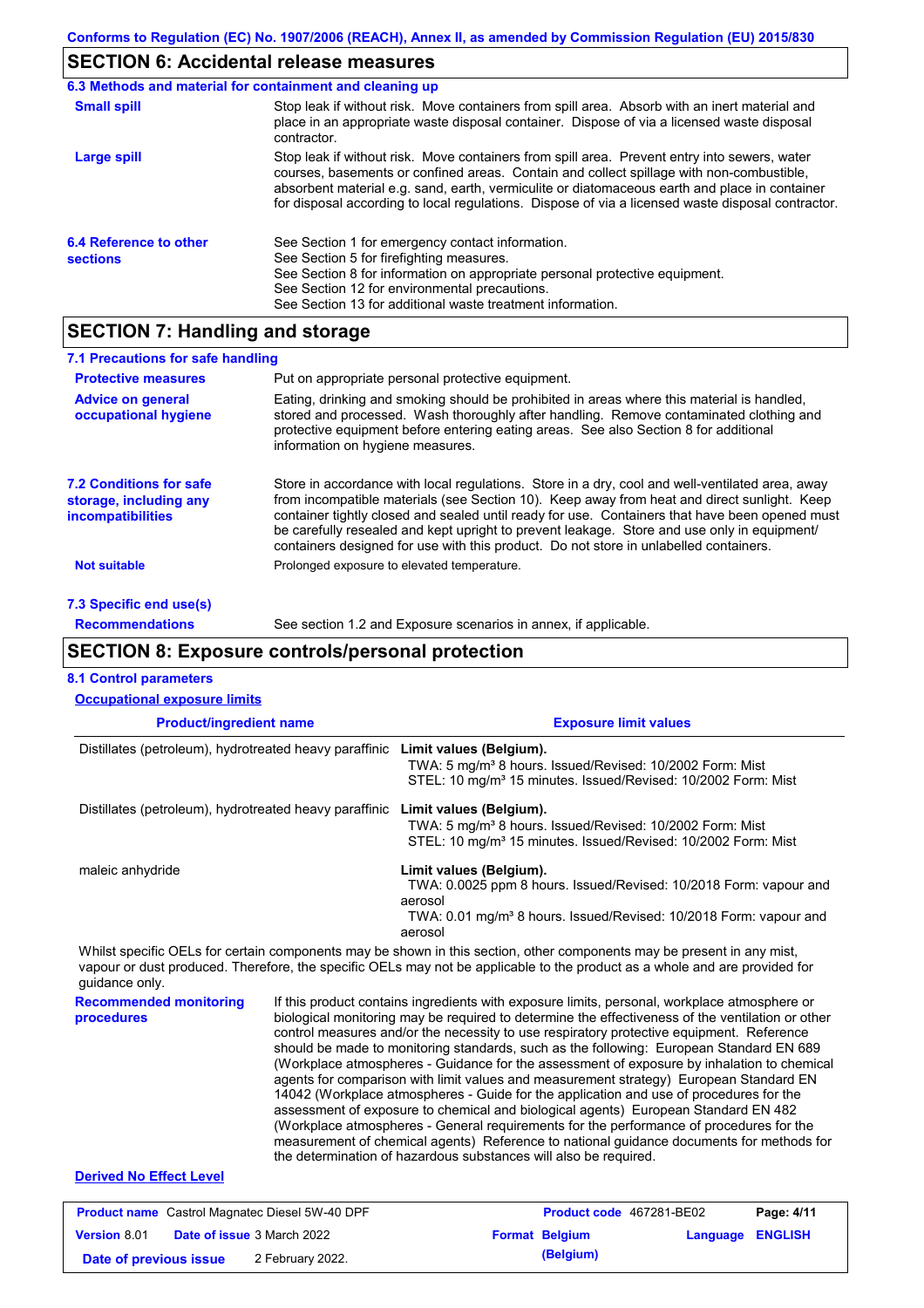## **SECTION 8: Exposure controls/personal protection**

No DNELs/DMELs available.

## **Predicted No Effect Concentration**

No PNECs available

| <b>8.2 Exposure controls</b>                     |                                                                                                                                                                                                                                                                                                                                                                                                                                                                                                                                                                                                                                                                                                                                                                                                                                                                                                                                                                                                                                                                                      |
|--------------------------------------------------|--------------------------------------------------------------------------------------------------------------------------------------------------------------------------------------------------------------------------------------------------------------------------------------------------------------------------------------------------------------------------------------------------------------------------------------------------------------------------------------------------------------------------------------------------------------------------------------------------------------------------------------------------------------------------------------------------------------------------------------------------------------------------------------------------------------------------------------------------------------------------------------------------------------------------------------------------------------------------------------------------------------------------------------------------------------------------------------|
| <b>Appropriate engineering</b><br>controls       | Provide exhaust ventilation or other engineering controls to keep the relevant airborne<br>concentrations below their respective occupational exposure limits.<br>All activities involving chemicals should be assessed for their risks to health, to ensure<br>exposures are adequately controlled. Personal protective equipment should only be considered<br>after other forms of control measures (e.g. engineering controls) have been suitably evaluated.<br>Personal protective equipment should conform to appropriate standards, be suitable for use, be<br>kept in good condition and properly maintained.<br>Your supplier of personal protective equipment should be consulted for advice on selection and<br>appropriate standards. For further information contact your national organisation for standards.<br>The final choice of protective equipment will depend upon a risk assessment. It is important to<br>ensure that all items of personal protective equipment are compatible.                                                                              |
| <b>Individual protection measures</b>            |                                                                                                                                                                                                                                                                                                                                                                                                                                                                                                                                                                                                                                                                                                                                                                                                                                                                                                                                                                                                                                                                                      |
| <b>Hygiene measures</b>                          | Wash hands, forearms and face thoroughly after handling chemical products, before eating,<br>smoking and using the lavatory and at the end of the working period. Ensure that eyewash<br>stations and safety showers are close to the workstation location.                                                                                                                                                                                                                                                                                                                                                                                                                                                                                                                                                                                                                                                                                                                                                                                                                          |
| <b>Respiratory protection</b>                    | In case of insufficient ventilation, wear suitable respiratory equipment.<br>The correct choice of respiratory protection depends upon the chemicals being handled, the<br>conditions of work and use, and the condition of the respiratory equipment. Safety procedures<br>should be developed for each intended application. Respiratory protection equipment should<br>therefore be chosen in consultation with the supplier/manufacturer and with a full assessment<br>of the working conditions.                                                                                                                                                                                                                                                                                                                                                                                                                                                                                                                                                                                |
| <b>Eye/face protection</b>                       | Safety glasses with side shields.                                                                                                                                                                                                                                                                                                                                                                                                                                                                                                                                                                                                                                                                                                                                                                                                                                                                                                                                                                                                                                                    |
| <b>Skin protection</b><br><b>Hand protection</b> | <b>General Information:</b>                                                                                                                                                                                                                                                                                                                                                                                                                                                                                                                                                                                                                                                                                                                                                                                                                                                                                                                                                                                                                                                          |
|                                                  | Because specific work environments and material handling practices vary, safety procedures<br>should be developed for each intended application. The correct choice of protective gloves<br>depends upon the chemicals being handled, and the conditions of work and use. Most gloves<br>provide protection for only a limited time before they must be discarded and replaced (even the<br>best chemically resistant gloves will break down after repeated chemical exposures).<br>Gloves should be chosen in consultation with the supplier / manufacturer and taking account of<br>a full assessment of the working conditions.<br>Recommended: Nitrile gloves.<br><b>Breakthrough time:</b><br>Breakthrough time data are generated by glove manufacturers under laboratory test conditions<br>and represent how long a glove can be expected to provide effective permeation resistance. It<br>is important when following breakthrough time recommendations that actual workplace<br>conditions are taken into account. Always consult with your glove supplier for up-to-date |
|                                                  | technical information on breakthrough times for the recommended glove type.<br>Our recommendations on the selection of gloves are as follows:<br>Continuous contact:                                                                                                                                                                                                                                                                                                                                                                                                                                                                                                                                                                                                                                                                                                                                                                                                                                                                                                                 |
|                                                  | Gloves with a minimum breakthrough time of 240 minutes, or >480 minutes if suitable gloves<br>can be obtained.<br>If suitable gloves are not available to offer that level of protection, gloves with shorter<br>breakthrough times may be acceptable as long as appropriate glove maintenance and<br>replacement regimes are determined and adhered to.                                                                                                                                                                                                                                                                                                                                                                                                                                                                                                                                                                                                                                                                                                                             |
|                                                  | Short-term / splash protection:                                                                                                                                                                                                                                                                                                                                                                                                                                                                                                                                                                                                                                                                                                                                                                                                                                                                                                                                                                                                                                                      |
|                                                  | Recommended breakthrough times as above.<br>It is recognised that for short-term, transient exposures, gloves with shorter breakthrough times<br>may commonly be used. Therefore, appropriate maintenance and replacement regimes must<br>be determined and rigorously followed.                                                                                                                                                                                                                                                                                                                                                                                                                                                                                                                                                                                                                                                                                                                                                                                                     |
|                                                  | <b>Glove Thickness:</b>                                                                                                                                                                                                                                                                                                                                                                                                                                                                                                                                                                                                                                                                                                                                                                                                                                                                                                                                                                                                                                                              |
|                                                  | For general applications, we recommend gloves with a thickness typically greater than 0.35 mm.                                                                                                                                                                                                                                                                                                                                                                                                                                                                                                                                                                                                                                                                                                                                                                                                                                                                                                                                                                                       |

| <b>Product name</b> Castrol Magnatec Diesel 5W-40 DPF |  |                                   | <b>Product code</b> 467281-BE02 | Page: 5/11            |                         |  |
|-------------------------------------------------------|--|-----------------------------------|---------------------------------|-----------------------|-------------------------|--|
| <b>Version 8.01</b>                                   |  | <b>Date of issue 3 March 2022</b> |                                 | <b>Format Belgium</b> | <b>Language ENGLISH</b> |  |
| Date of previous issue                                |  | 2 February 2022.                  |                                 | (Belgium)             |                         |  |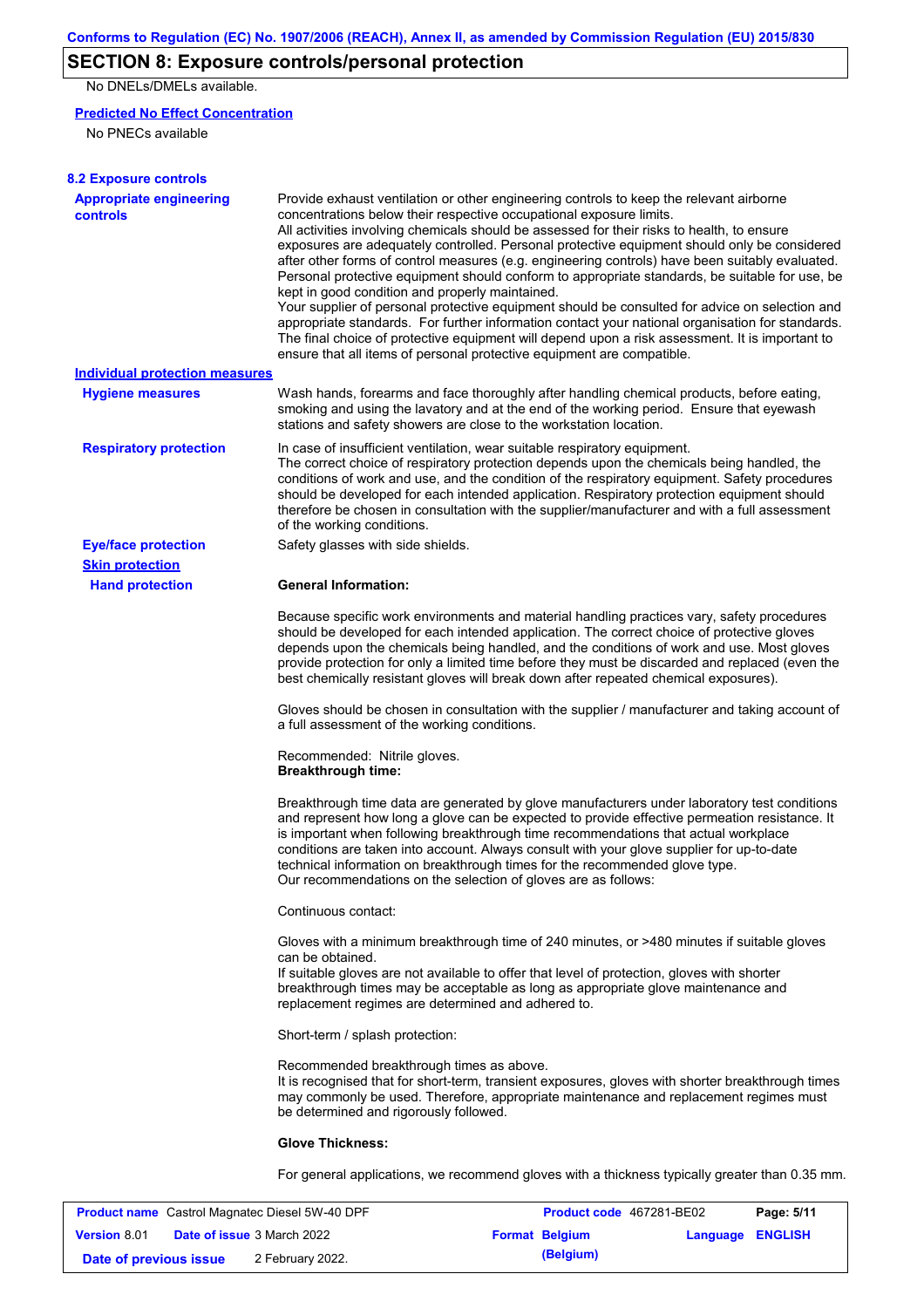# **SECTION 8: Exposure controls/personal protection**

|                                           | It should be emphasised that glove thickness is not necessarily a good predictor of glove<br>resistance to a specific chemical, as the permeation efficiency of the glove will be dependent<br>on the exact composition of the glove material. Therefore, glove selection should also be based<br>on consideration of the task requirements and knowledge of breakthrough times.<br>Glove thickness may also vary depending on the glove manufacturer, the glove type and the<br>glove model. Therefore, the manufacturers' technical data should always be taken into account<br>to ensure selection of the most appropriate glove for the task.                                     |
|-------------------------------------------|---------------------------------------------------------------------------------------------------------------------------------------------------------------------------------------------------------------------------------------------------------------------------------------------------------------------------------------------------------------------------------------------------------------------------------------------------------------------------------------------------------------------------------------------------------------------------------------------------------------------------------------------------------------------------------------|
|                                           | Note: Depending on the activity being conducted, gloves of varying thickness may be required<br>for specific tasks. For example:                                                                                                                                                                                                                                                                                                                                                                                                                                                                                                                                                      |
|                                           | • Thinner gloves (down to 0.1 mm or less) may be required where a high degree of manual<br>dexterity is needed. However, these gloves are only likely to give short duration protection and<br>would normally be just for single use applications, then disposed of.                                                                                                                                                                                                                                                                                                                                                                                                                  |
|                                           | • Thicker gloves (up to 3 mm or more) may be required where there is a mechanical (as well<br>as a chemical) risk i.e. where there is abrasion or puncture potential.                                                                                                                                                                                                                                                                                                                                                                                                                                                                                                                 |
| <b>Skin and body</b>                      | Use of protective clothing is good industrial practice.<br>Personal protective equipment for the body should be selected based on the task being<br>performed and the risks involved and should be approved by a specialist before handling this<br>product.<br>Cotton or polyester/cotton overalls will only provide protection against light superficial<br>contamination that will not soak through to the skin. Overalls should be laundered on a regular<br>basis. When the risk of skin exposure is high (e.g. when cleaning up spillages or if there is a<br>risk of splashing) then chemical resistant aprons and/or impervious chemical suits and boots<br>will be required. |
| <b>Refer to standards:</b>                | Respiratory protection: EN 529<br>Gloves: EN 420, EN 374<br>Eye protection: EN 166<br>Filtering half-mask: EN 149<br>Filtering half-mask with valve: EN 405<br>Half-mask: EN 140 plus filter<br>Full-face mask: EN 136 plus filter<br>Particulate filters: EN 143<br>Gas/combined filters: EN 14387                                                                                                                                                                                                                                                                                                                                                                                   |
| <b>Environmental exposure</b><br>controls | Emissions from ventilation or work process equipment should be checked to ensure they<br>comply with the requirements of environmental protection legislation. In some cases, fume<br>scrubbers, filters or engineering modifications to the process equipment will be necessary to<br>reduce emissions to acceptable levels.                                                                                                                                                                                                                                                                                                                                                         |

# **SECTION 9: Physical and chemical properties**

The conditions of measurement of all properties are at standard temperature and pressure unless otherwise indicated.

#### **9.1 Information on basic physical and chemical properties**

| <b>Appearance</b>                                      |                                              |
|--------------------------------------------------------|----------------------------------------------|
| <b>Physical state</b>                                  | Liquid.                                      |
| <b>Colour</b>                                          | Amber. [Light]                               |
| <b>Odour</b>                                           | Not available.                               |
| <b>Odour threshold</b>                                 | Not available.                               |
| рH                                                     | Not applicable.                              |
| <b>Melting point/freezing point</b>                    | Not available.                               |
| Initial boiling point and boiling                      | Not available.                               |
| range                                                  |                                              |
| <b>Pour point</b>                                      | -42 °C                                       |
| <b>Flash point</b>                                     | Closed cup: 203°C (397.4°F) [Pensky-Martens] |
| <b>Evaporation rate</b>                                | Not available.                               |
| Flammability (solid, gas)                              | Not available.                               |
| <b>Upper/lower flammability or</b><br>explosive limits | Not available.                               |
| <b>Vapour pressure</b>                                 | Not available.                               |

| <b>Product name</b> Castrol Magnatec Diesel 5W-40 DPF |  |                                   | Product code 467281-BE02 | Page: 6/11            |                         |  |
|-------------------------------------------------------|--|-----------------------------------|--------------------------|-----------------------|-------------------------|--|
| <b>Version 8.01</b>                                   |  | <b>Date of issue 3 March 2022</b> |                          | <b>Format Belgium</b> | <b>Language ENGLISH</b> |  |
| Date of previous issue                                |  | 2 February 2022.                  |                          | (Belgium)             |                         |  |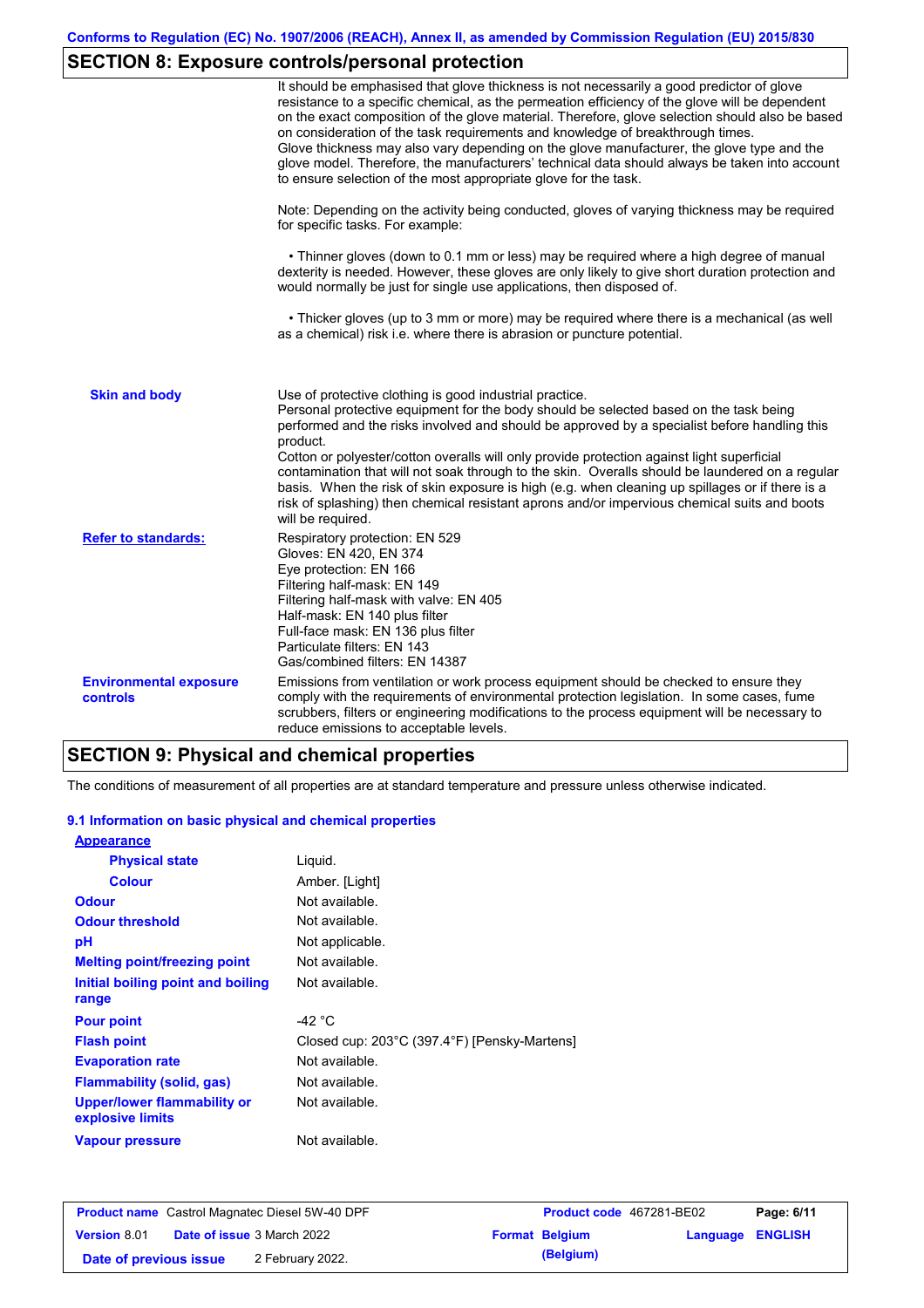## **SECTION 9: Physical and chemical properties**

|                                                   |                                                                                                                                        | Vapour Pressure at 20°C |         |                    | Vapour pressure at 50°C |     |               |
|---------------------------------------------------|----------------------------------------------------------------------------------------------------------------------------------------|-------------------------|---------|--------------------|-------------------------|-----|---------------|
|                                                   | <b>Ingredient name</b>                                                                                                                 | mm Hg kPa               |         | <b>Method</b>      | <sub>mm</sub><br>Hg     | kPa | <b>Method</b> |
|                                                   | Distillates (petroleum),<br>hydrotreated heavy<br>paraffinic                                                                           | < 0.08                  | < 0.011 | <b>ASTM D 5191</b> |                         |     |               |
|                                                   | Distillates (petroleum),<br>hydrotreated heavy<br>paraffinic                                                                           | < 0.08                  | < 0.011 | <b>ASTM D 5191</b> |                         |     |               |
| <b>Vapour density</b>                             | Not available.                                                                                                                         |                         |         |                    |                         |     |               |
| <b>Relative density</b>                           | Not available.                                                                                                                         |                         |         |                    |                         |     |               |
| <b>Density</b>                                    | <1000 kg/m <sup>3</sup> (<1 g/cm <sup>3</sup> ) at 15°C                                                                                |                         |         |                    |                         |     |               |
| <b>Solubility(ies)</b>                            | insoluble in water.                                                                                                                    |                         |         |                    |                         |     |               |
| <b>Partition coefficient: n-octanol/</b><br>water | Not applicable.                                                                                                                        |                         |         |                    |                         |     |               |
| <b>Auto-ignition temperature</b>                  | Not available.                                                                                                                         |                         |         |                    |                         |     |               |
| <b>Decomposition temperature</b>                  | Not available.                                                                                                                         |                         |         |                    |                         |     |               |
| <b>Viscosity</b>                                  | Kinematic: 75.5 mm <sup>2</sup> /s (75.5 cSt) at 40 $^{\circ}$ C<br>Kinematic: 12.8 to 16 mm <sup>2</sup> /s (12.8 to 16 cSt) at 100°C |                         |         |                    |                         |     |               |
| <b>Explosive properties</b>                       | Not available.                                                                                                                         |                         |         |                    |                         |     |               |
| <b>Oxidising properties</b>                       | Not available.                                                                                                                         |                         |         |                    |                         |     |               |
| <b>Particle characteristics</b>                   |                                                                                                                                        |                         |         |                    |                         |     |               |
| <b>Median particle size</b>                       | Not applicable.                                                                                                                        |                         |         |                    |                         |     |               |
| 9.2 Other information                             |                                                                                                                                        |                         |         |                    |                         |     |               |
| No additional information.                        |                                                                                                                                        |                         |         |                    |                         |     |               |

## **SECTION 10: Stability and reactivity**

| <b>10.1 Reactivity</b>                          | No specific test data available for this product. Refer to Conditions to avoid and Incompatible<br>materials for additional information.                                |
|-------------------------------------------------|-------------------------------------------------------------------------------------------------------------------------------------------------------------------------|
| <b>10.2 Chemical stability</b>                  | The product is stable.                                                                                                                                                  |
| 10.3 Possibility of<br>hazardous reactions      | Under normal conditions of storage and use, hazardous reactions will not occur.<br>Under normal conditions of storage and use, hazardous polymerisation will not occur. |
| <b>10.4 Conditions to avoid</b>                 | Avoid all possible sources of ignition (spark or flame).                                                                                                                |
| 10.5 Incompatible materials                     | Reactive or incompatible with the following materials: oxidising materials.                                                                                             |
| <b>10.6 Hazardous</b><br>decomposition products | Under normal conditions of storage and use, hazardous decomposition products should not be<br>produced.                                                                 |

## **SECTION 11: Toxicological information**

## **11.1 Information on toxicological effects**

| <b>Acute toxicity estimates</b>                    |                                                                                                                     |                  |                          |                                       |                                          |                                                      |                |
|----------------------------------------------------|---------------------------------------------------------------------------------------------------------------------|------------------|--------------------------|---------------------------------------|------------------------------------------|------------------------------------------------------|----------------|
| <b>Product/ingredient name</b>                     |                                                                                                                     | Oral (mg/<br>kg) | <b>Dermal</b><br>(mg/kg) | <b>Inhalation</b><br>(gases)<br>(ppm) | <b>Inhalation</b><br>(vapours)<br>(mg/l) | <b>Inhalation</b><br>(dusts)<br>and mists)<br>(mg/l) |                |
| maleic anhydride                                   |                                                                                                                     | 500              | N/A                      | N/A                                   | N/A                                      | N/A                                                  |                |
| <b>Information on likely</b><br>routes of exposure | Routes of entry anticipated: Dermal, Inhalation.                                                                    |                  |                          |                                       |                                          |                                                      |                |
| <b>Potential acute health effects</b>              |                                                                                                                     |                  |                          |                                       |                                          |                                                      |                |
| <b>Inhalation</b>                                  | Exposure to decomposition products may cause a health hazard. Serious effects may be<br>delayed following exposure. |                  |                          |                                       |                                          |                                                      |                |
| <b>Ingestion</b>                                   | No known significant effects or critical hazards.                                                                   |                  |                          |                                       |                                          |                                                      |                |
| <b>Skin contact</b>                                | Defatting to the skin. May cause skin dryness and irritation.                                                       |                  |                          |                                       |                                          |                                                      |                |
| <b>Product name</b>                                | Castrol Magnatec Diesel 5W-40 DPF                                                                                   |                  |                          | Product code 467281-BE02              |                                          |                                                      | Page: 7/11     |
| <b>Version 8.01</b>                                | <b>Date of issue 3 March 2022</b>                                                                                   |                  | <b>Format Belgium</b>    |                                       |                                          | Language                                             | <b>ENGLISH</b> |
| Date of previous issue                             | 2 February 2022.                                                                                                    |                  |                          | (Belgium)                             |                                          |                                                      |                |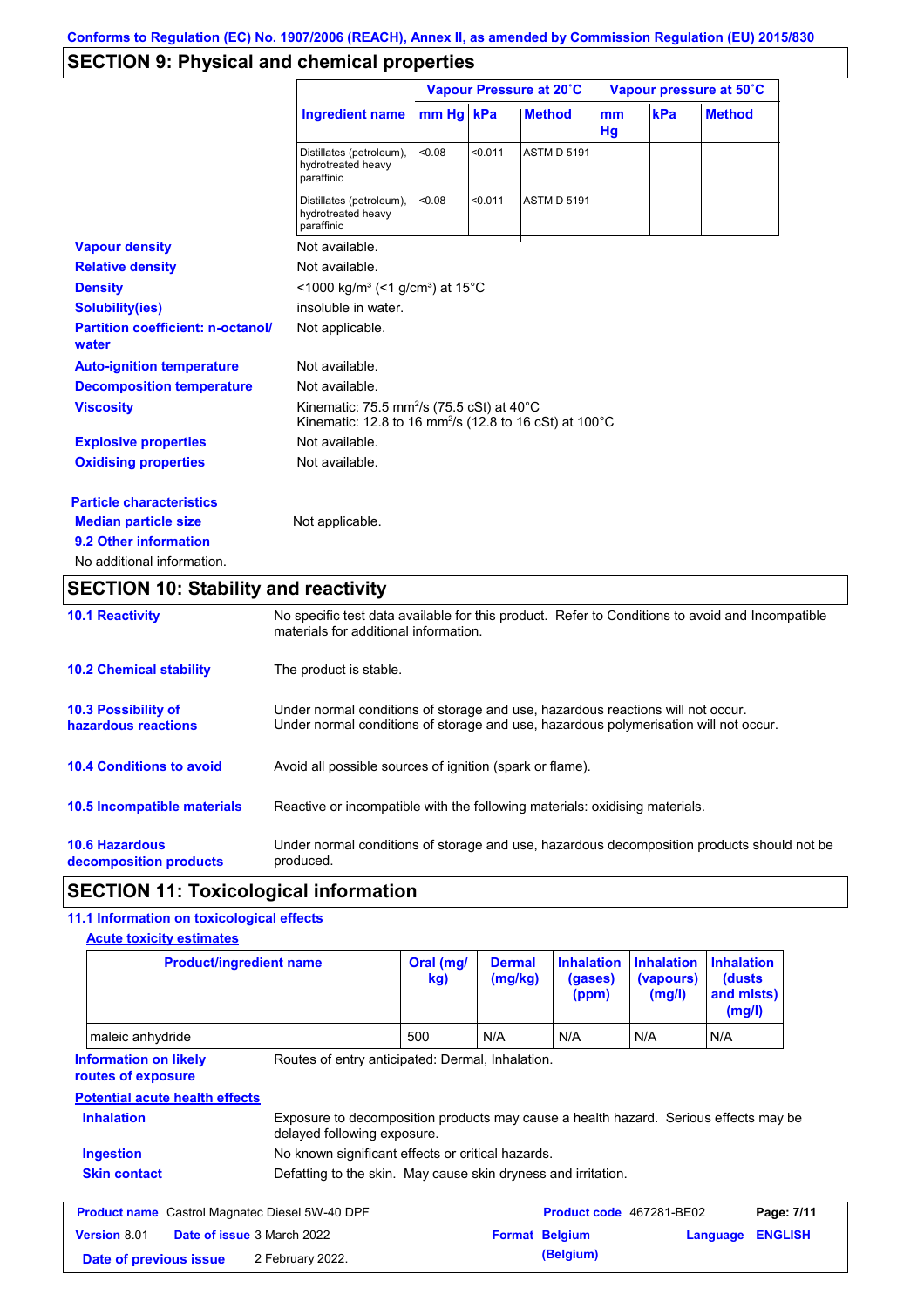## **SECTION 11: Toxicological information**

| <b>Eye contact</b>                      | No known significant effects or critical hazards.                                                                                                                                                                                                                                                                                                                                                               |
|-----------------------------------------|-----------------------------------------------------------------------------------------------------------------------------------------------------------------------------------------------------------------------------------------------------------------------------------------------------------------------------------------------------------------------------------------------------------------|
|                                         | Symptoms related to the physical, chemical and toxicological characteristics                                                                                                                                                                                                                                                                                                                                    |
| <b>Inhalation</b>                       | No specific data.                                                                                                                                                                                                                                                                                                                                                                                               |
| <b>Ingestion</b>                        | No specific data.                                                                                                                                                                                                                                                                                                                                                                                               |
| <b>Skin contact</b>                     | Adverse symptoms may include the following:<br>irritation<br>dryness<br>cracking                                                                                                                                                                                                                                                                                                                                |
| <b>Eye contact</b>                      | No specific data.                                                                                                                                                                                                                                                                                                                                                                                               |
|                                         | Delayed and immediate effects as well as chronic effects from short and long-term exposure                                                                                                                                                                                                                                                                                                                      |
| <b>Inhalation</b>                       | Overexposure to the inhalation of airborne droplets or aerosols may cause irritation of the<br>respiratory tract.                                                                                                                                                                                                                                                                                               |
| <b>Ingestion</b>                        | Ingestion of large quantities may cause nausea and diarrhoea.                                                                                                                                                                                                                                                                                                                                                   |
| <b>Skin contact</b>                     | Prolonged or repeated contact can defat the skin and lead to irritation and/or dermatitis.                                                                                                                                                                                                                                                                                                                      |
| <b>Eye contact</b>                      | Potential risk of transient stinging or redness if accidental eye contact occurs.                                                                                                                                                                                                                                                                                                                               |
| <b>Potential chronic health effects</b> |                                                                                                                                                                                                                                                                                                                                                                                                                 |
| <b>General</b>                          | <b>USED ENGINE OILS</b><br>Combustion products resulting from the operation of internal combustion engines contaminate<br>engine oils during use. Used engine oil may contain hazardous components which have the<br>potential to cause skin cancer. Frequent or prolonged contact with all types and makes of used<br>engine oil must therefore be avoided and a high standard of personal hygiene maintained. |
| <b>Carcinogenicity</b>                  | No known significant effects or critical hazards.                                                                                                                                                                                                                                                                                                                                                               |
| <b>Mutagenicity</b>                     | No known significant effects or critical hazards.                                                                                                                                                                                                                                                                                                                                                               |
| <b>Developmental effects</b>            | No known significant effects or critical hazards.                                                                                                                                                                                                                                                                                                                                                               |
| <b>Fertility effects</b>                | No known significant effects or critical hazards.                                                                                                                                                                                                                                                                                                                                                               |

## **12.1 Toxicity Environmental hazards** Not classified as dangerous Based on data available for this or related materials.

#### **12.2 Persistence and degradability**

Partially biodegradable.

#### **12.3 Bioaccumulative potential**

This product is not expected to bioaccumulate through food chains in the environment.

| 12.4 Mobility in soil                                         |                                                                      |
|---------------------------------------------------------------|----------------------------------------------------------------------|
| <b>Soil/water partition</b><br>coefficient (K <sub>oc</sub> ) | Not available.                                                       |
| <b>Mobility</b>                                               | Spillages may penetrate the soil causing ground water contamination. |

#### **12.5 Results of PBT and vPvB assessment**

Product does not meet the criteria for PBT or vPvB according to Regulation (EC) No. 1907/2006, Annex XIII.

#### **12.6 Other adverse effects**

Spills may form a film on water surfaces causing physical damage to organisms. Oxygen transfer could also be impaired. **Other ecological information**

## **SECTION 13: Disposal considerations**

| <b>13.1 Waste treatment methods</b>                   |                                                                 |                                                                                                                                                                      |            |
|-------------------------------------------------------|-----------------------------------------------------------------|----------------------------------------------------------------------------------------------------------------------------------------------------------------------|------------|
| <b>Product</b>                                        |                                                                 |                                                                                                                                                                      |            |
| <b>Methods of disposal</b>                            |                                                                 | Where possible, arrange for product to be recycled. Dispose of via an authorised person/<br>licensed waste disposal contractor in accordance with local regulations. |            |
| <b>Hazardous waste</b>                                | Yes.                                                            |                                                                                                                                                                      |            |
| <b>European waste catalogue (EWC)</b>                 |                                                                 |                                                                                                                                                                      |            |
| <b>Waste code</b>                                     |                                                                 | <b>Waste designation</b>                                                                                                                                             |            |
| 13 02 05*                                             | mineral-based non-chlorinated engine, gear and lubricating oils |                                                                                                                                                                      |            |
| <b>Product name</b> Castrol Magnatec Diesel 5W-40 DPF |                                                                 | Product code 467281-BE02                                                                                                                                             | Page: 8/11 |

| <b>Version 8.01</b>    | <b>Date of issue</b> 3 March 2022 | <b>Format Belgium</b> | Language ENGLISH |  |
|------------------------|-----------------------------------|-----------------------|------------------|--|
| Date of previous issue | 2 February 2022.                  | (Belgium)             |                  |  |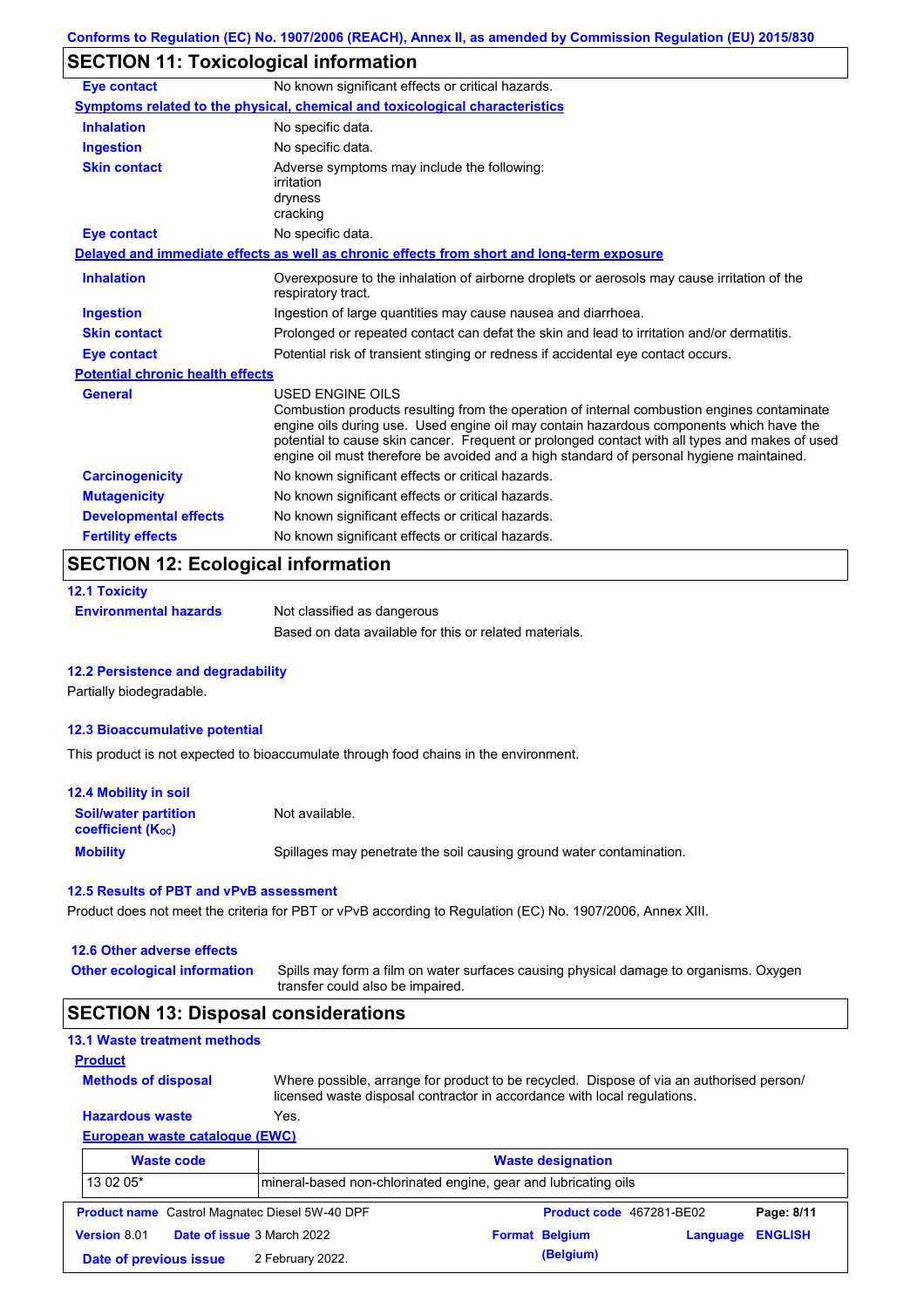## **SECTION 13: Disposal considerations**

However, deviation from the intended use and/or the presence of any potential contaminants may require an alternative waste disposal code to be assigned by the end user.

#### **Packaging**

| <b>Methods of disposal</b>               | Where possible, arrange for product to be recycled. Dispose of via an authorised person/<br>licensed waste disposal contractor in accordance with local regulations.                                                                    |  |  |  |
|------------------------------------------|-----------------------------------------------------------------------------------------------------------------------------------------------------------------------------------------------------------------------------------------|--|--|--|
| <b>Special precautions</b>               | This material and its container must be disposed of in a safe way. Empty containers or liners<br>may retain some product residues. Avoid dispersal of spilt material and runoff and contact with<br>soil, waterways, drains and sewers. |  |  |  |
| <b>References</b>                        | Commission 2014/955/EU<br>Directive 2008/98/EC                                                                                                                                                                                          |  |  |  |
| <b>SECTION 14: Transport information</b> |                                                                                                                                                                                                                                         |  |  |  |

|                                           | <b>ADR/RID</b> | <b>ADN</b>     | <b>IMDG</b>              | <b>IATA</b>    |
|-------------------------------------------|----------------|----------------|--------------------------|----------------|
| 14.1 UN number                            | Not regulated. | Not regulated. | Not regulated.           | Not regulated. |
| 14.2 UN proper<br>shipping name           |                |                |                          |                |
| <b>14.3 Transport</b><br>hazard class(es) |                |                | $\overline{\phantom{0}}$ |                |
| 14.4 Packing<br>group                     |                |                | $\blacksquare$           |                |
| 14.5<br><b>Environmental</b><br>hazards   | No.            | No.            | No.                      | No.            |
| <b>Additional</b><br>information          |                |                | -                        |                |

**14.6 Special precautions for user** Not available.

#### **14.7 Transport in bulk according to IMO instruments**

# **SECTION 15: Regulatory information**

Not available.

| 15.1 Safety, health and environmental regulations/legislation specific for the substance or mixture |
|-----------------------------------------------------------------------------------------------------|
| EU Regulation (EC) No. 1907/2006 (REACH)                                                            |
| Annex XIV - List of substances subject to authorisation                                             |
| <b>Annex XIV</b>                                                                                    |

None of the components are listed.

**Substances of very high concern**

None of the components are listed.

## **EU Regulation (EC) No. 1907/2006 (REACH)**

| EU Regulation (EC) No. 1907/2006 (REACH)                                                                                                                 |                                                                                                                                |
|----------------------------------------------------------------------------------------------------------------------------------------------------------|--------------------------------------------------------------------------------------------------------------------------------|
| <b>Annex XVII - Restrictions</b><br>on the manufacture.<br>placing on the market<br>and use of certain<br>dangerous substances,<br>mixtures and articles | Not applicable.                                                                                                                |
| <b>Other regulations</b>                                                                                                                                 |                                                                                                                                |
| <b>REACH Status</b>                                                                                                                                      | The company, as identified in Section 1, sells this product in the EU in compliance with the<br>current requirements of REACH. |
| <b>United States inventory</b><br>(TSCA 8b)                                                                                                              | All components are active or exempted.                                                                                         |
| <b>Australia inventory (AIIC)</b>                                                                                                                        | All components are listed or exempted.                                                                                         |
| <b>Canada inventory</b>                                                                                                                                  | All components are listed or exempted.                                                                                         |
| <b>China inventory (IECSC)</b>                                                                                                                           | At least one component is not listed.                                                                                          |
| <b>Product name</b> Castrol Magnatec Diesel 5W-40 DPF                                                                                                    | Page: 9/11<br><b>Product code</b> 467281-BE02                                                                                  |
| <b>Version 8.01</b>                                                                                                                                      | Date of issue 3 March 2022<br><b>ENGLISH</b><br><b>Format Belgium</b><br>Language                                              |
| Date of previous issue                                                                                                                                   | (Belgium)<br>2 February 2022.                                                                                                  |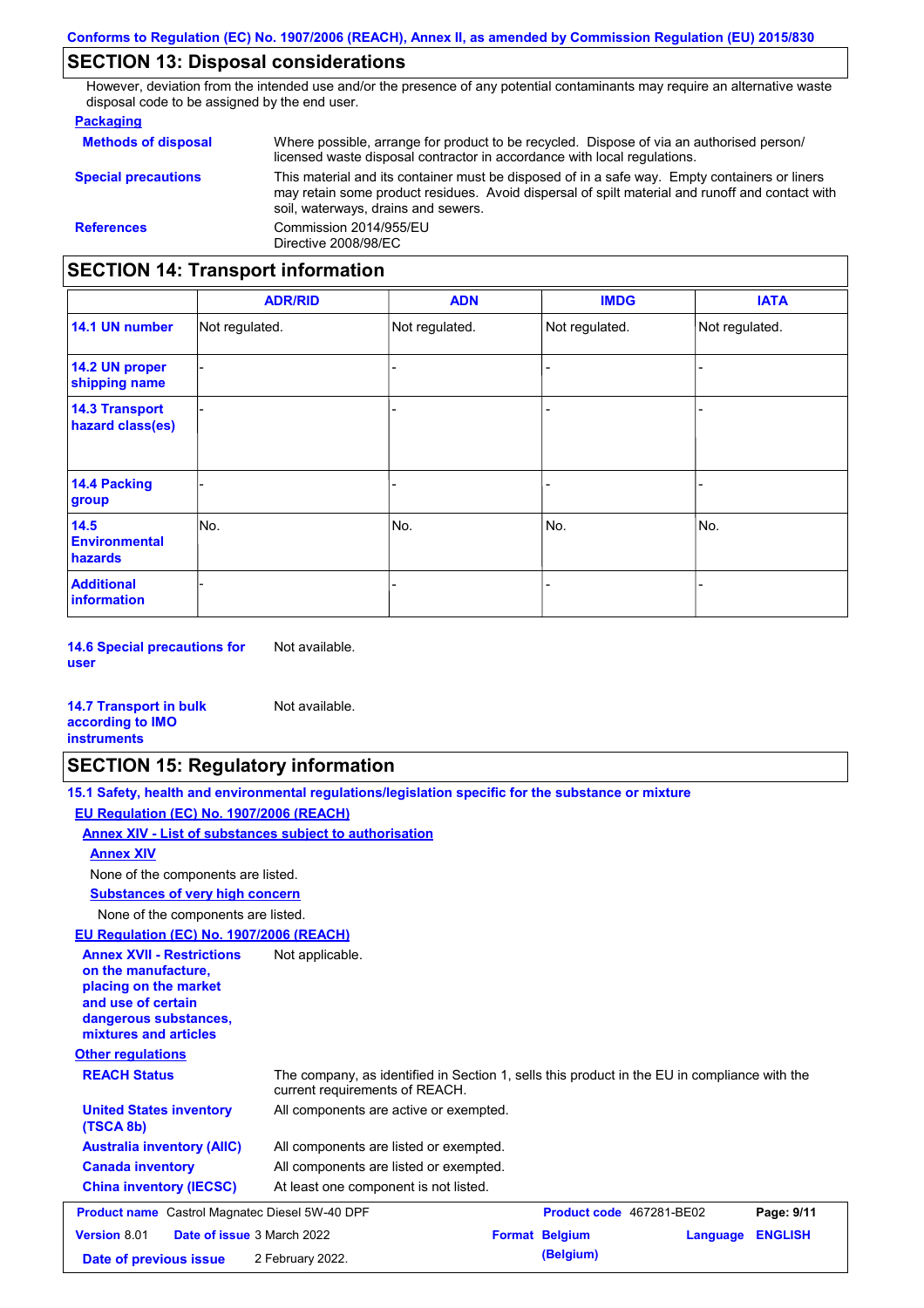# **SECTION 15: Regulatory information**

| <b>Japan inventory (CSCL)</b>                                   | All components are listed or exempted. |
|-----------------------------------------------------------------|----------------------------------------|
| <b>Korea inventory (KECI)</b>                                   | All components are listed or exempted. |
| <b>Philippines inventory</b><br>(PICCS)                         | At least one component is not listed.  |
| <b>Taiwan Chemical</b><br><b>Substances Inventory</b><br>(TCSI) | All components are listed or exempted. |
| Ozone depleting substances (1005/2009/EU)                       |                                        |
| Not listed.                                                     |                                        |
| Prior Informed Consent (PIC) (649/2012/EU)<br>Not listed.       |                                        |
| <b>Persistent Organic Pollutants</b><br>Not listed.             |                                        |
| <b>EU - Water framework directive - Priority substances</b>     |                                        |
| None of the components are listed.                              |                                        |
| <b>Seveso Directive</b>                                         |                                        |
|                                                                 |                                        |

This product is not controlled under the Seveso Directive.

| <b>15.2 Chemical safety</b> | A Chemical Safety Assessment has been carried out for one or more of the substances within  |
|-----------------------------|---------------------------------------------------------------------------------------------|
| assessment                  | this mixture. A Chemical Safety Assessment has not been carried out for the mixture itself. |

| <b>SECTION 16: Other information</b> |                                                                                          |
|--------------------------------------|------------------------------------------------------------------------------------------|
| <b>Abbreviations and acronyms</b>    | ADN = European Provisions concerning the International Carriage of Dangerous Goods by    |
|                                      | Inland Waterway                                                                          |
|                                      | ADR = The European Agreement concerning the International Carriage of Dangerous Goods by |
|                                      | Road                                                                                     |
|                                      | ATE = Acute Toxicity Estimate                                                            |
|                                      | <b>BCF</b> = Bioconcentration Factor                                                     |
|                                      | CAS = Chemical Abstracts Service                                                         |
|                                      | CLP = Classification, Labelling and Packaging Regulation [Regulation (EC) No. 1272/2008] |
|                                      | CSA = Chemical Safety Assessment                                                         |
|                                      | CSR = Chemical Safety Report                                                             |
|                                      | <b>DMEL = Derived Minimal Effect Level</b>                                               |
|                                      | DNEL = Derived No Effect Level                                                           |
|                                      | EINECS = European Inventory of Existing Commercial chemical Substances                   |
|                                      | ES = Exposure Scenario                                                                   |
|                                      | EUH statement = CLP-specific Hazard statement                                            |
|                                      | EWC = European Waste Catalogue                                                           |
|                                      | GHS = Globally Harmonized System of Classification and Labelling of Chemicals            |
|                                      | IATA = International Air Transport Association                                           |
|                                      | <b>IBC</b> = Intermediate Bulk Container                                                 |
|                                      | <b>IMDG</b> = International Maritime Dangerous Goods                                     |
|                                      | LogPow = logarithm of the octanol/water partition coefficient                            |
|                                      | MARPOL = International Convention for the Prevention of Pollution From Ships, 1973 as    |
|                                      | modified by the Protocol of 1978. ("Marpol" = marine pollution)                          |
|                                      | OECD = Organisation for Economic Co-operation and Development                            |
|                                      | PBT = Persistent, Bioaccumulative and Toxic                                              |
|                                      | <b>PNEC = Predicted No Effect Concentration</b>                                          |
|                                      | REACH = Registration, Evaluation, Authorisation and Restriction of Chemicals Regulation  |
|                                      | [Regulation (EC) No. 1907/2006]                                                          |
|                                      | RID = The Regulations concerning the International Carriage of Dangerous Goods by Rail   |
|                                      |                                                                                          |
|                                      | <b>RRN = REACH Registration Number</b>                                                   |
|                                      | SADT = Self-Accelerating Decomposition Temperature                                       |
|                                      | SVHC = Substances of Very High Concern                                                   |
|                                      | STOT-RE = Specific Target Organ Toxicity - Repeated Exposure                             |
|                                      | STOT-SE = Specific Target Organ Toxicity - Single Exposure                               |
|                                      | TWA = Time weighted average                                                              |
|                                      | $UN = United Nations$                                                                    |
|                                      | UVCB = Complex hydrocarbon substance                                                     |
|                                      | VOC = Volatile Organic Compound                                                          |
|                                      | vPvB = Very Persistent and Very Bioaccumulative                                          |
|                                      | Varies = may contain one or more of the following 64741-88-4 / RRN 01-2119488706-23,     |
|                                      | 64741-89-5 / RRN 01-2119487067-30, 64741-95-3 / RRN 01-2119487081-40, 64741-96-4/ RRN    |

| <b>Product name</b> Castrol Magnatec Diesel 5W-40 DPF |  | Product code 467281-BE02          |  | Page: 10/11           |                         |  |
|-------------------------------------------------------|--|-----------------------------------|--|-----------------------|-------------------------|--|
| <b>Version 8.01</b>                                   |  | <b>Date of issue 3 March 2022</b> |  | <b>Format Belgium</b> | <b>Language ENGLISH</b> |  |
| Date of previous issue                                |  | 2 February 2022.                  |  | (Belgium)             |                         |  |